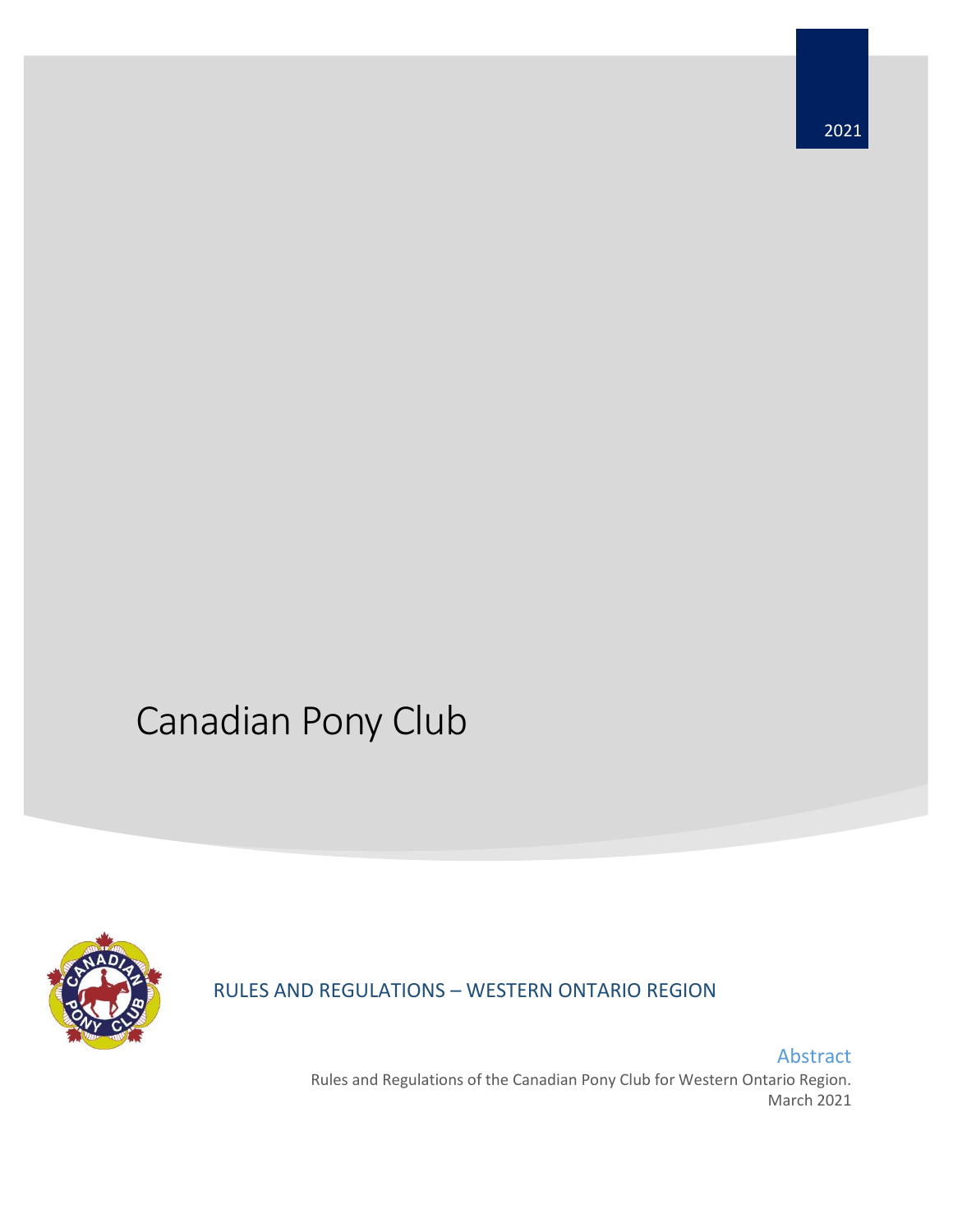

### **RULES AND REGULATIONS**

Western Ontario Region

## 2021

| Loyalty |  |
|---------|--|
|         |  |

#### Character

#### Sportsmanship

## **TABLE OF CONTENTS**

| $\mathbf{1}$    |  |  |  |  |
|-----------------|--|--|--|--|
| 1.1             |  |  |  |  |
| 1.2             |  |  |  |  |
| $\frac{1.3}{1}$ |  |  |  |  |
| 1.4             |  |  |  |  |
| $\overline{2}$  |  |  |  |  |
| 2.1             |  |  |  |  |
| 2.2             |  |  |  |  |
| 2.3             |  |  |  |  |
| 2.4             |  |  |  |  |
| 3               |  |  |  |  |
| 3.1             |  |  |  |  |
| 3.2             |  |  |  |  |
| 3.3             |  |  |  |  |
| 3.4             |  |  |  |  |
| 3.5             |  |  |  |  |
| 3.6             |  |  |  |  |
| 3.7             |  |  |  |  |
| 3.8             |  |  |  |  |
| 3.9             |  |  |  |  |
| $\overline{4}$  |  |  |  |  |
| 4.1             |  |  |  |  |
| 4.2             |  |  |  |  |
| 4.3             |  |  |  |  |
| 4.4             |  |  |  |  |
| 4.5             |  |  |  |  |
| 5               |  |  |  |  |
| 5.1             |  |  |  |  |
| 5.2             |  |  |  |  |
| 5.3             |  |  |  |  |
| 6               |  |  |  |  |
| 6.1             |  |  |  |  |
| 6.2             |  |  |  |  |
| 6.3             |  |  |  |  |
| 6.4             |  |  |  |  |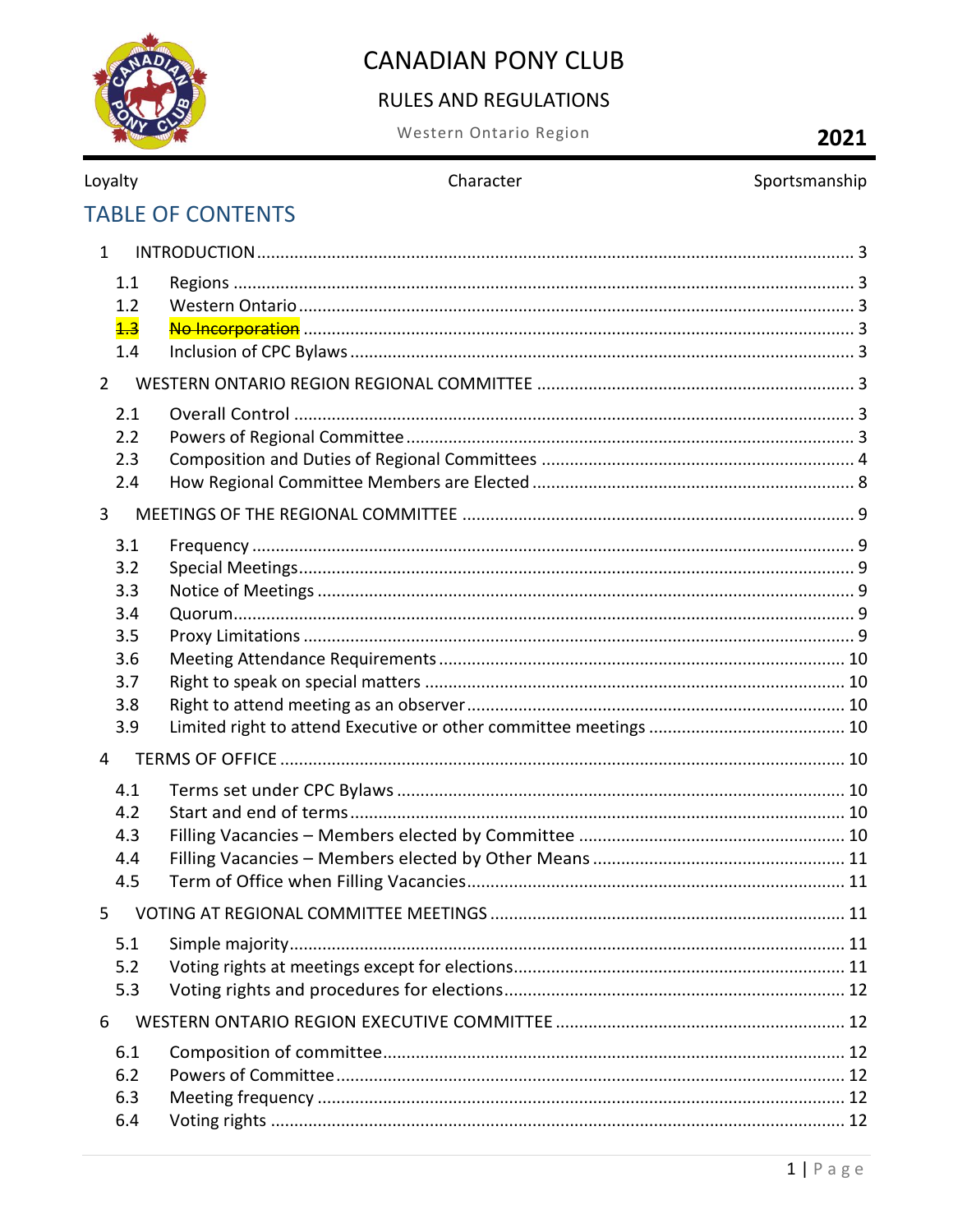

#### **RULES AND REGULATIONS**

Western Ontario Region

### 2021

| Loyalty                                       | Character                                                         | Sportsmanship |
|-----------------------------------------------|-------------------------------------------------------------------|---------------|
| 6.5<br>6.6<br>6.7                             |                                                                   |               |
| $\overline{7}$                                |                                                                   |               |
| 7.1<br>7.2<br>7.3<br>7.4<br>7.5<br>7.6<br>7.7 |                                                                   |               |
| 8                                             |                                                                   |               |
| 8.1<br>8.2<br>8.3<br>8.4                      |                                                                   |               |
| 9                                             |                                                                   |               |
| 9.1<br>9.2<br>9.3<br>9.4<br>9.5<br>9.6        | Meeting Procedures not covered by these Rules and Regulations  15 |               |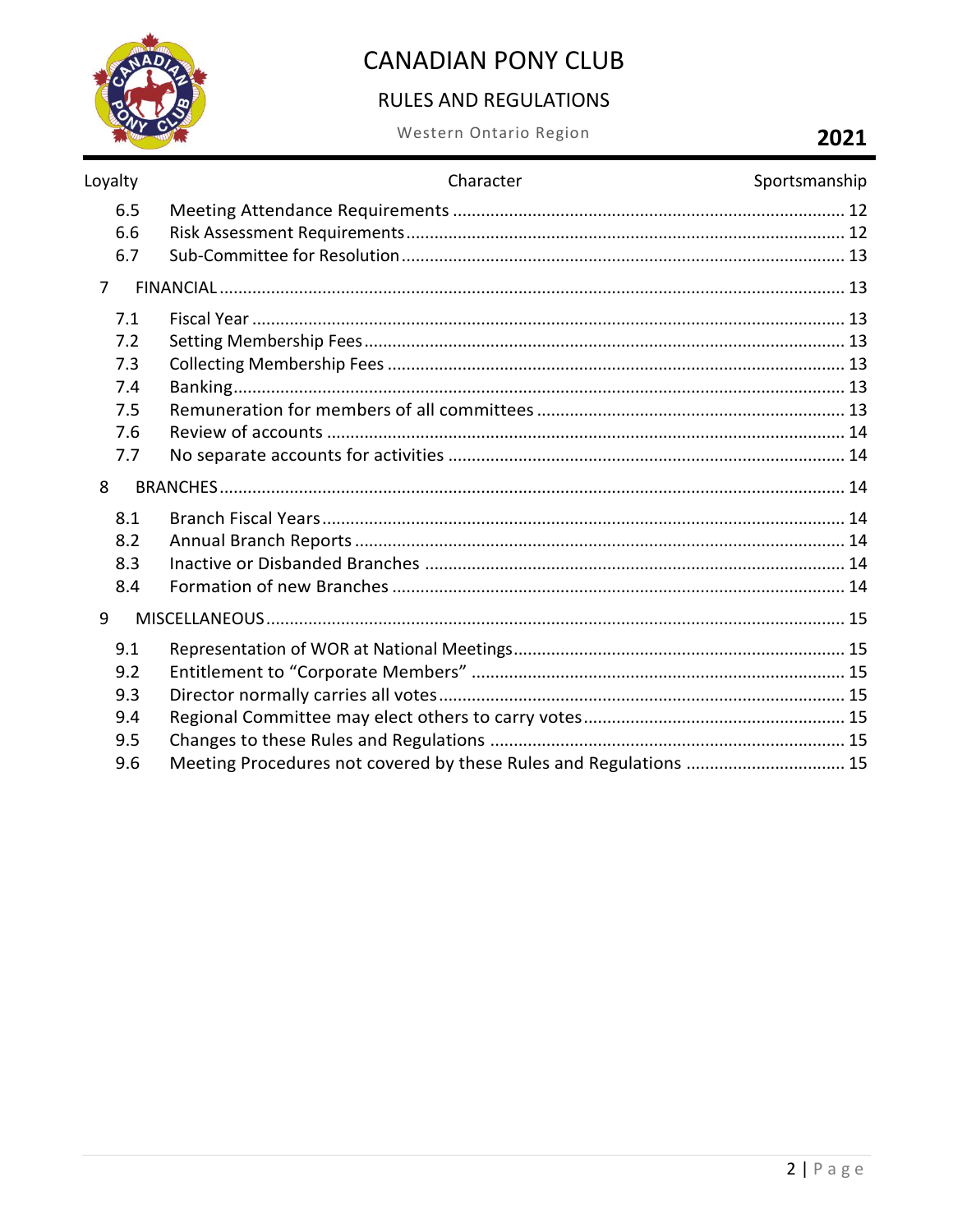

#### RULES AND REGULATIONS

Western Ontario Region **2021**

Loyalty **Character Character** Sportsmanship

### <span id="page-3-0"></span>**1 INTRODUCTION**

#### <span id="page-3-1"></span>**1.1 Regions**

Canadian Pony Club Inc. has, for purposes of administering Pony Club activities, divided the Country into geographical Regions.

#### <span id="page-3-2"></span>**1.2 Western Ontario**

One of the geographical Regions is the Western Ontario Region which constitutes the entire southwestern portion of Ontario lying west of a line drawn along highways 427, 27, and 93 from the western edge of Toronto north to Penetanguishene.

#### <span id="page-3-3"></span>**1.3 No Incorporation**

The Western Ontario Region may not become incorporated.

#### <span id="page-3-4"></span>**1.4 Inclusion of CPC Bylaws**

The bylaws of Canadian Pony Club Inc. contain various provisions relating to the operation of Regions, Regional Committees, Branches and Branch Executive Committees, all of which are applicable within the Western Ontario Region and all of which are incorporated herein by reference. If there is a conflict between these Rules and Regulations and the bylaws of Canadian Pony Club Inc., then the bylaws of Canadian Pony Club Inc. shall supersede these Rules and Regulations.

#### <span id="page-3-5"></span>**2 WESTERN ONTARIO REGION REGIONAL COMMITTEE**

#### <span id="page-3-6"></span>**2.1 Overall Control**

The management and administration of the Western Ontario Region shall be vested in the Western Ontario Region Regional Committee which shall have overall control and management of all matters falling under the jurisdiction of the Western Ontario Region.

#### <span id="page-3-7"></span>**2.2 Powers of Regional Committee**

The Regional Committee, in exercising control and management of the Western Ontario Region shall have the following powers:

- a) The power to establish and change Regional Policies and Procedures as well as Regional Rules and Regulations as per section 9.5
- b) The power to create or eliminate both positions (except those positions required by the CPC Bylaws) and subcommittees and to delegate to them such authority and responsibility as the Regional Committee deems appropriate;
- c) The power to create and enforce Regional Policies in keeping with Canadian Pony Club Inc. bylaws and policies.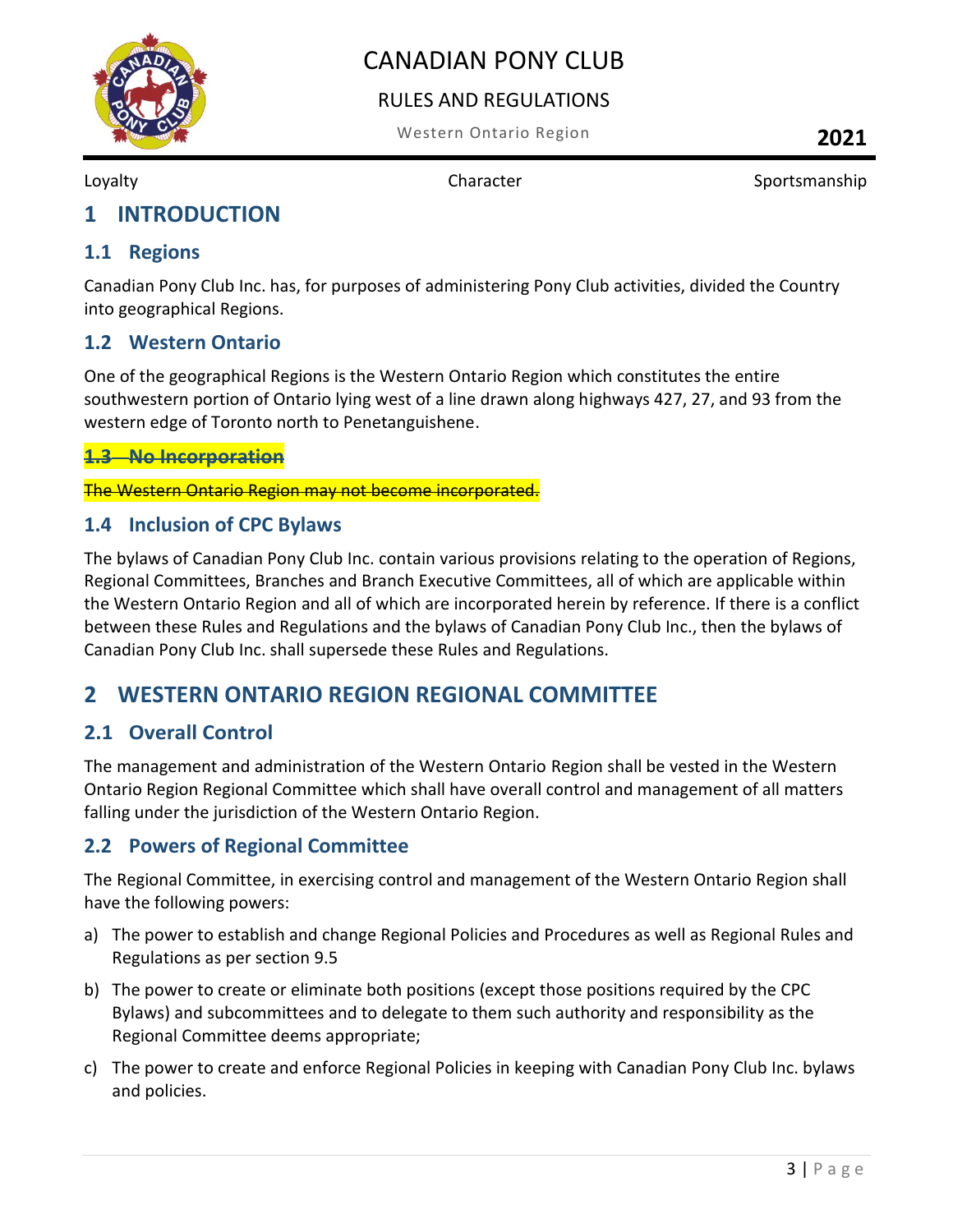

#### RULES AND REGULATIONS

Western Ontario Region **2021**

Loyalty **Character Character** Sportsmanship

#### <span id="page-4-0"></span>**2.3 Composition and Duties of Regional Committees**

The following positions constitute the Regional Committee and shall have the following duties:

#### **2.3.1 REGIONAL CHAIR**

#### **WHO SHALL:**

- a) Oversee the administration of the Western Ontario Region
- b) Preside at all Regional Committee and Executive Committee meetings
- c) Be an ex-officio member of all committees formed by the Western Ontario Region
- d) Represent the Western Ontario Region as required.
- e) Prepare a report for the Regional Annual General Meeting.

#### **2.3.2 REGIONAL VICE CHAIR**

#### **WHO SHALL:**

- a) Act in absence of the Chair as required and, in such, shall exercise all the powers and duties of the Chair
- b) Assist the chair in the performance of his or her duties as required.

#### **2.3.3 SECRETARY**

#### **WHO SHALL:**

- a) Give notice of all meetings of the Regional Committee and the Executive Committee
- b) Take minutes at all meetings of the Regional Committee and the Executive Committee
- c) Circulate the minutes of the Regional Committee and Executive Committee meetings to all members of the Regional Committee and Executive Committee.
- d) Maintain appropriate minute books of the Western Ontario Region, which shall be open to inspection by members of the Region at such time and in such locations as is reasonable.

#### **2.3.4 TREASURER**

#### **WHO SHALL:**

- a) Be charged with all financial responsibilities of the Western Ontario Region
- b) Be responsible for books of account to be maintained and available for inspection by members of the Region at such time and in such place as is reasonable
- c) Ensure that such books of account are reviewed on a frequency and in a manner as may be required from time to time by the Region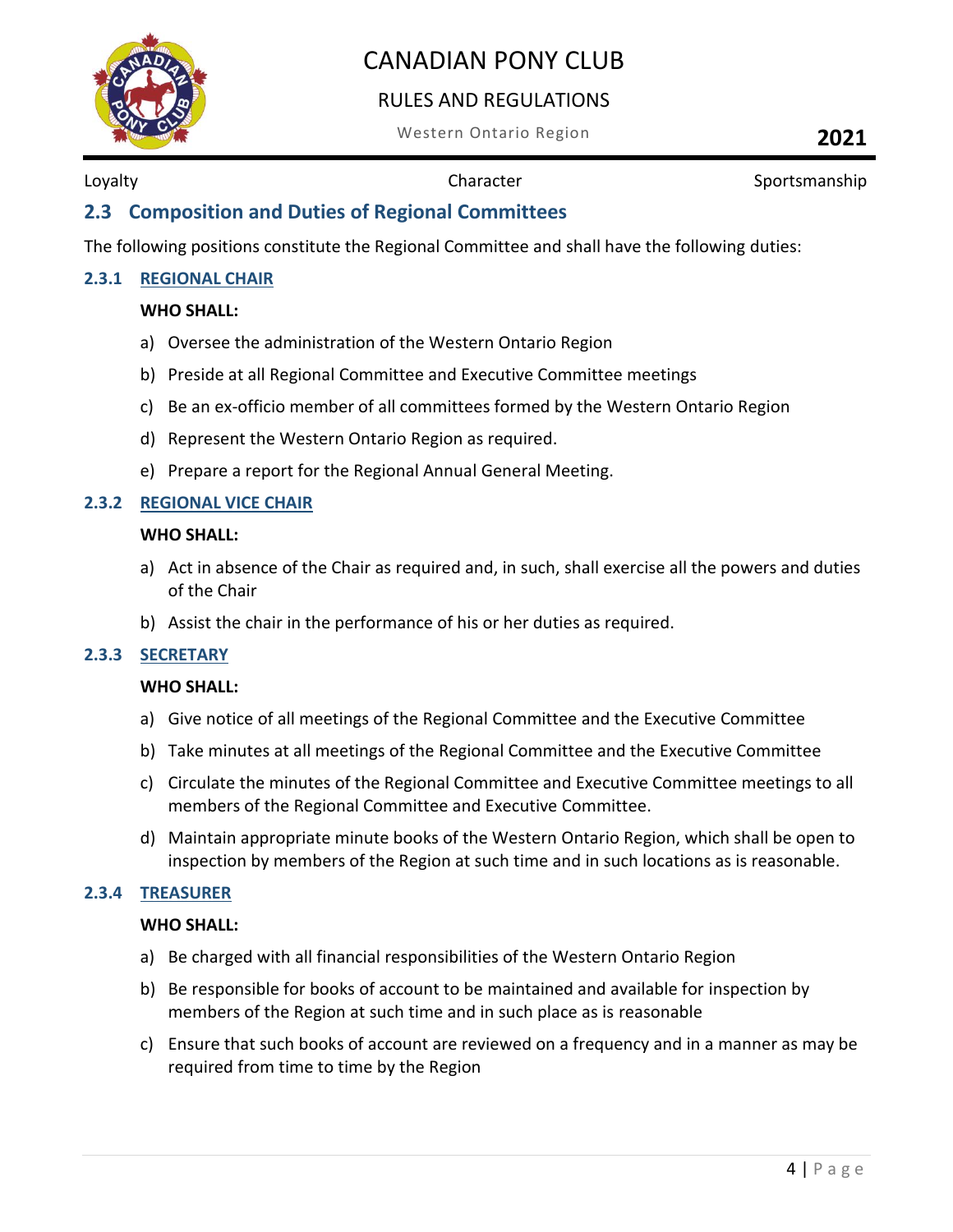

#### RULES AND REGULATIONS

Western Ontario Region **2021**

Loyalty **Sportsmanship** Character **Character** Sportsmanship

- d) Be responsible for filing a Financial Report consisting of an Income Statement and a Balance Sheet with the Canadian Pony Club by the next Annual General Meeting of Canadian Pony Club at the conclusion of the current calendar year.
- e) Provide financial reports to the Regional Committee at all meetings using a format as defined by the Regional Committee.

#### **2.3.5 DIRECTOR**

#### **WHO SHALL:**

- a) Be the representative of the Western Ontario Region on the Board of directors of the Canadian Pony Club Inc. and be the main contact for liaison between the Board of Directors and the Western Ontario Region.
- b) Report as needed to the Regional Committee on the proceedings of the Board of Directors of the Canadian Pony Club Inc.
- c) Prepare a report for the Regional Annual General Meeting.

#### **2.3.6 DEPUTY DIRECTOR**

#### **WHO SHALL:**

- a) Work with the Director to maintain an up to date knowledge of current national issues
- b) Immediately assume the position of Director if the Director for this region is not able to continue in their position for any reason.

#### **2.3.7 VISITING COMMISSIONERS**

#### **UP TO 3 IN NUMBER, EACH OF WHOM SHALL:**

- a) Assist in the formation of new branches
- b) Be capable and available as a resource to assist Branches in view of his or her knowledge and experience in the Canadian Pony Club Inc.
- c) Have the authority to attend all meetings of any Branch or Branch Executive Committee in the Western Ontario Region and have access to all Branch records of all kinds.

#### **2.3.8 DISTRICT COMMISSIONER**

#### **ONE FROM EACH BRANCH WITHIN THE WESTERN ONTARIO REGION, WHO SHALL:**

- a) Represent his or her branch on the Regional Committee
- b) Be responsible for his or her branch's activities.
- c) Act as a liaison between their Branch and the Regional Committee and report to the Regional Committee on their Branch activities.
- d) Prepare a report on their branch activities for the Regional Annual General Meeting.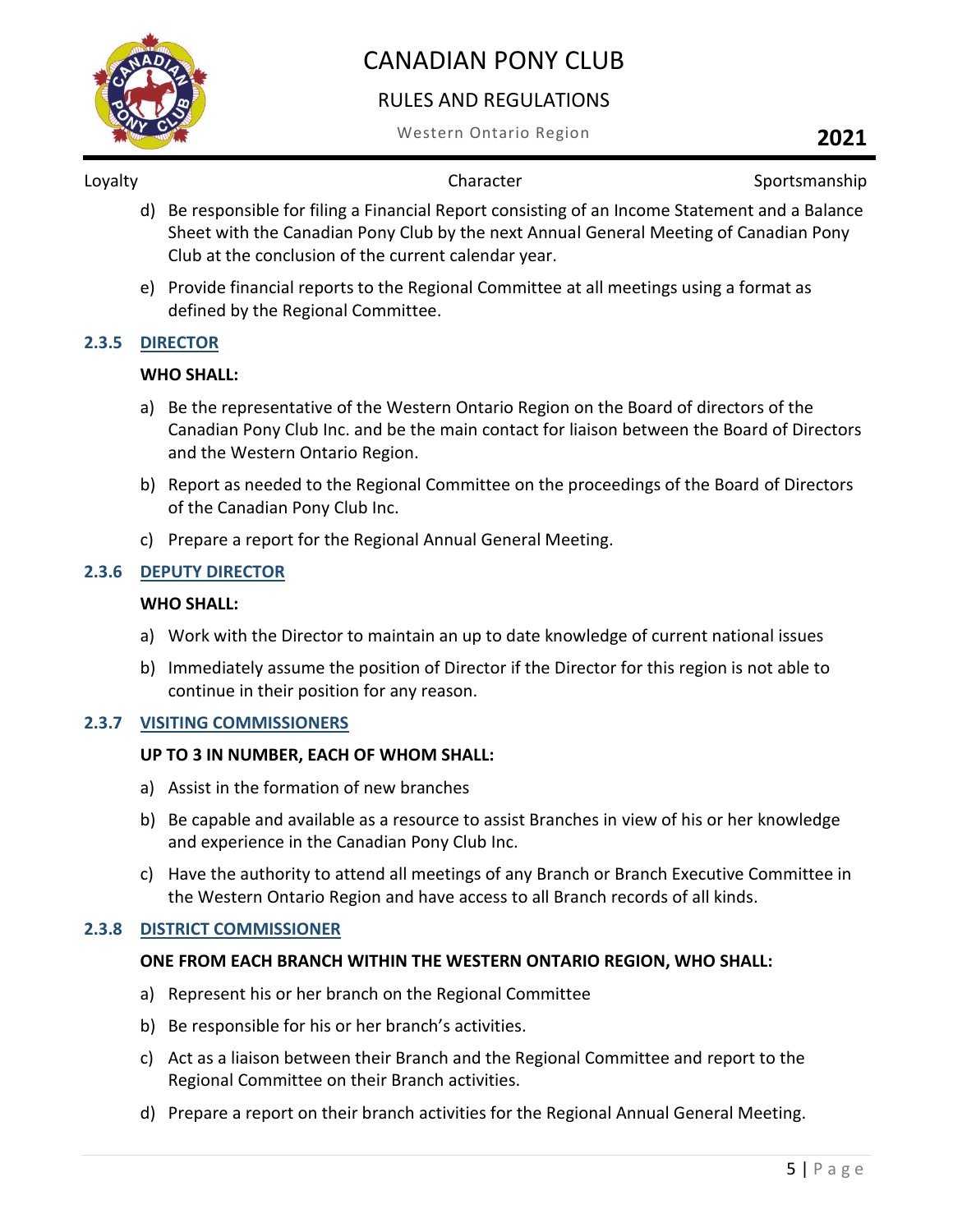

#### RULES AND REGULATIONS

Western Ontario Region **2021**

Loyalty **Character Character** Sportsmanship

#### **2.3.9 ASSISTANT DISTRICT COMMISSIONER**

#### **ONE FROM EACH BRANCH WITHIN THE WESTERN ONTARIO REGION, WHO SHALL:**

- a) Represent his or her branch on the Regional Committee
- b) Act in absence of the District Commissioner as required and, in such, shall exercise all the powers and duties of the District Commissioner
- c) Meet all of the requirements for being a District Commissioner as specified in the National Bylaws or these Rules and Regulations.

#### **2.3.10 YOUTH REPRESENTATIVES**

#### **TWO EACH OF WHOM SHALL:**

- a) Be at least 18 years of age at the time of taking office, be a Canadian Pony Club, Inc. member of a Branch in Western Ontario Region and reside in the Province of Ontario in the year he or she is elected and for the duration of his or her term.
- b) Represent the views of Active members of the Region and provide a liaison between the Region and all Active members in the Region.
- c) Work together to prepare a report for the Regional Annual General Meeting.

#### **2.3.11 REGIONAL TESTING CHAIR**

#### **WHO SHALL:**

- a) Provide the opportunity for all qualified members to be tested at the appropriate level.
- b) Provide qualified examiners, either by arranging suitable training or by arranging for examiners to travel from other regions.
- c) Maintain accurate and complete records of all test results.
- d) Prepare a report for the Regional Annual General Meeting.
- e) Represent the Western Ontario Region on the National Testing Committee of the Canadian Pony Club, Inc.

#### **2.3.12 REGIONAL EDUCATION CHAIR**

#### **WHO SHALL:**

- a) Assist the branches and members to prepare for upgrading their test levels by providing advice and/or providing access to educational materials.
- b) Provide such lectures, demonstrations, or clinics which may be suitable from time to time to assist members in upgrading their knowledge.
- c) Represent the Western Ontario Region on the National Education Committee of the Canadian Pony Club, Inc.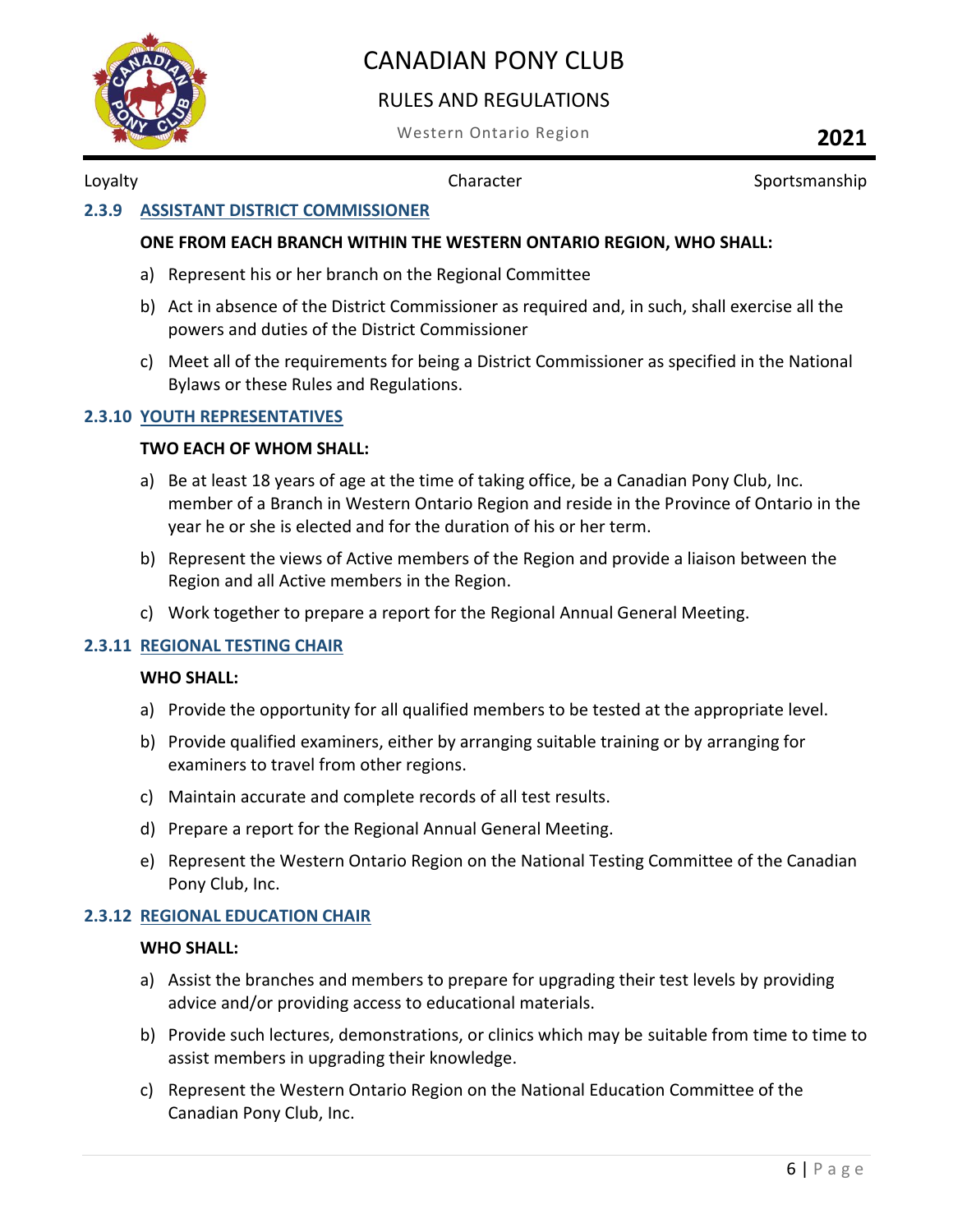

#### RULES AND REGULATIONS

Western Ontario Region **2021**

Loyalty **Character Character** Sportsmanship

d) Prepare a report for the Regional Annual General Meeting.

#### **2.3.13 COMPETITIVE DISCIPLINE CHAIRS**

One for each of the following activities:

- Dressage
- Prince Phillip Games (PPG)
- A/B/C Rally
- D Rally
- Show Jumping
- Tetrathlon
- Quiz
- LeTrec

#### **EACH OF WHOM SHALL:**

- a) Be responsible for the operation of their Discipline Committee, including providing clinics and competitions within the Western Ontario Region and ensuring that such activities are conducted in compliance with the policies and rules established by Canadian Pony Club Inc.
- b) Be responsible for chairing and coordinating, within the guidelines set out by Canadian Pony Club, Inc., the selection process for members from the Western Ontario Region taking part in National activities relating to their respective discipline
- c) Except for D Rally and LeTrec Chairs, represent the Western Ontario Region on the National Committee established for their respective discipline by Canadian Pony Club, Inc. The A/B/C Rally Chair shall represent the Western Ontario Region on the National Rally Committee.
- d) Prepare a report for the Regional Annual General Meeting.

#### **2.3.14 COMMUNICATIONS CHAIR**

#### **WHO SHALL:**

- a) Help to promote the interests of the Western Ontario Region through encouraging or assisting in having regional or branch activities reported in local media.
- b) Collect interesting regional and branch information and or photographs and use them to prepare at least three regional newsletters each year.
- c) Assist branches with local promotions or branch newsletters.
- d) Collect information as required to keep the regional and/or branch web pages up to date
- e) Represent the Western Ontario Region on the National Communications Committee of the Canadian Pony Club, Inc.
- f) Prepare a report for the Regional Annual General Meeting.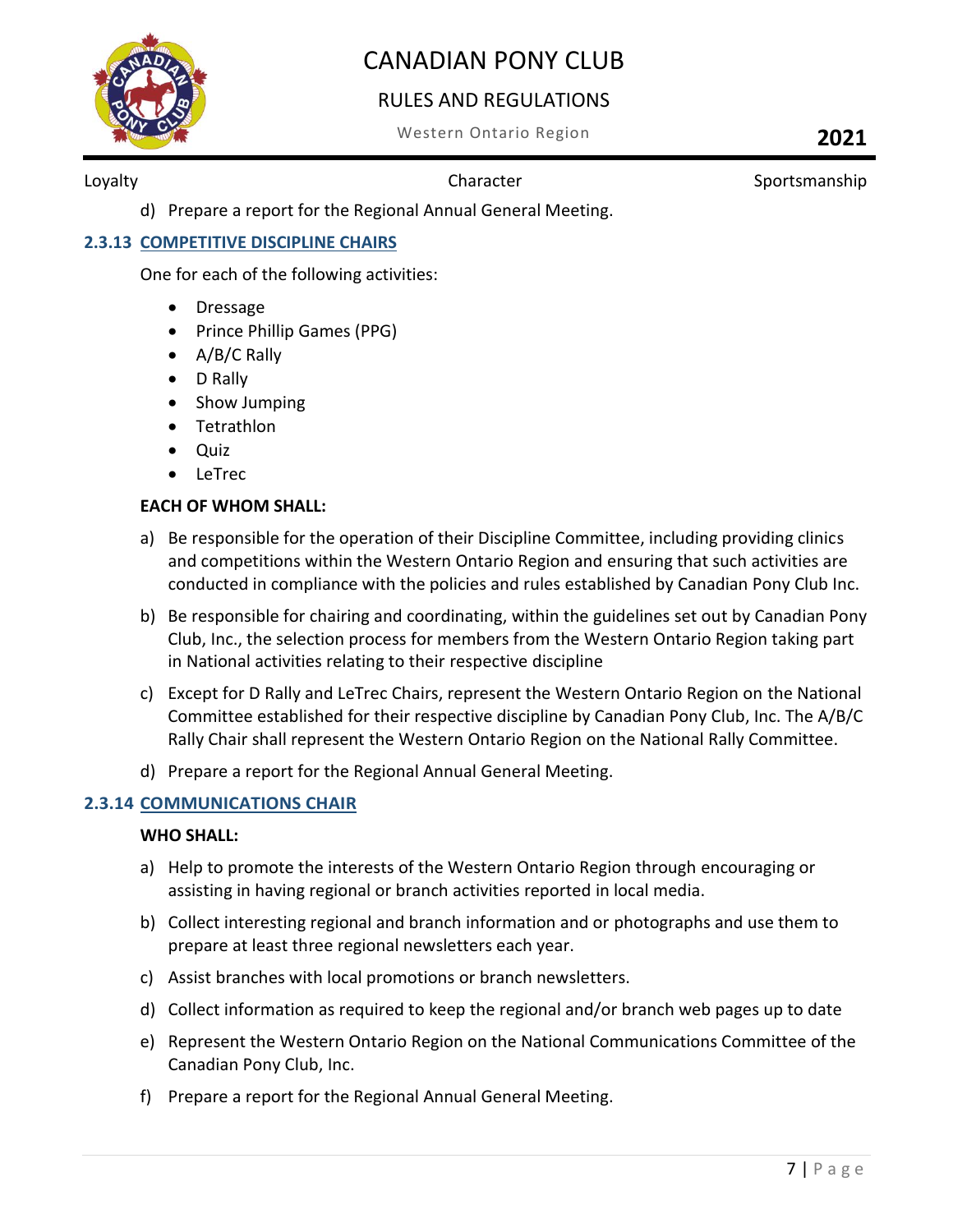

#### RULES AND REGULATIONS

Western Ontario Region **2021**

Loyalty **Character Character** Sportsmanship

#### **2.3.15 ONTARIO EQUESTRIAN FEDERATION REPRESENTATIVE**

#### **WHO SHALL:**

- a) Represent and help to promote the interests of the Western Ontario Region at meetings of the OEF.
- b) Report to the Regional Committee on items of interest from OEF.
- c) Coordinate the submission to OEF of annual grant applications.
- d) Prepare a report for the Regional Annual General Meeting.

#### **2.3.16 MEMBERSHIP SECRETARY**

#### **WHO SHALL:**

- a) Coordinate the collection of all National and Regional membership information and fees
- b) Maintain accurate Regional membership records
- c) Submit all membership information to Canadian Pony Club Inc. as required.
- d) Prepare a report for the Regional Annual General Meeting.

#### <span id="page-8-0"></span>**2.4 How Regional Committee Members are Elected**

- a) Except for District Commissioners, Assistant District Commissioners, Youth Representatives, and other members who are elected by their respective branches or the active members at large, Regional Committee members shall be elected by a simple majority vote of those present in person at a Regional Annual General Meeting
- b) Candidates are encouraged to provide a summary of their qualifications to the Elections Committee or the Regional Chair (if an Elections Committee is not in place) who will distribute them to the Regional Committee prior to the next meeting.
- c) Prior to voting, nominations from the floor will be accepted and all candidates will have an opportunity to address the Regional Committee.
- d) If only one candidate puts their name forward for a position, there shall be a yes/no vote to confirm whether or not the candidate is acceptable to the Region. Automatic acclamations are not allowed. One vote may be taken to confirm all single candidates at once, however if that vote is negative, separate votes will be needed for each position.
- e) DC's, ADC's Youth Representatives, and other members who are elected by their respective branches or by the Active Members at large shall form a majority of the members of the Regional Committee.
- f) District Commissioners and Assistant District Commissioners shall be elected by their individual branches as per CPC Bylaws.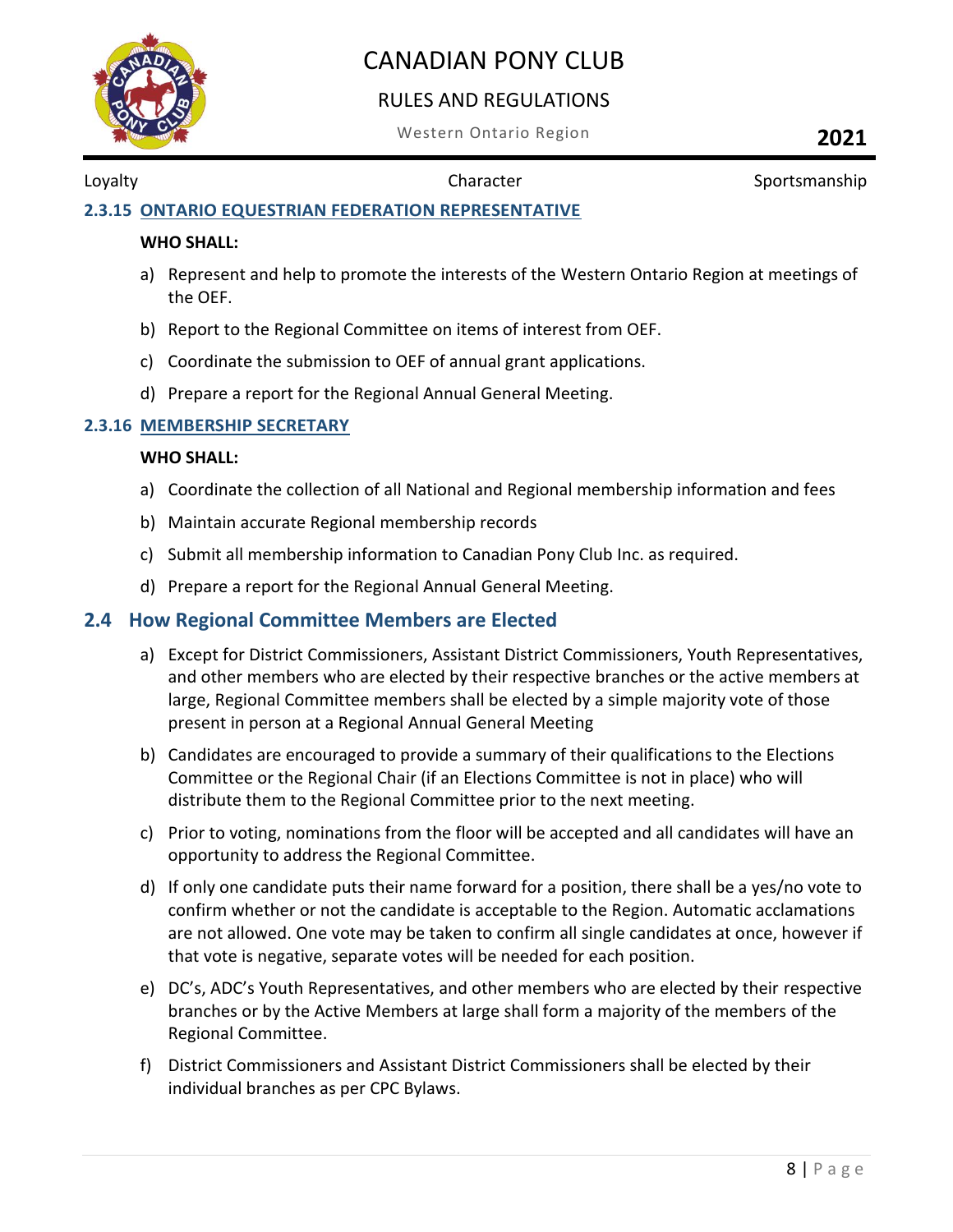

#### RULES AND REGULATIONS

Western Ontario Region **2021**

Loyalty **Character Character** Sportsmanship

- g) Youth Representatives shall be elected by all active members in good standing. Candidates' resumes shall be circulated to each Branch, and voting shall be conducted by each Branch District Commissioner, who shall forward results to the Regional Committee.
- h) Not later than the last Regional Committee meeting prior to the Regional Annual General Meeting the Regional Committee shall select by election or other process of their choice an Elections Committee consisting of at least 2 persons. Ideally, this selection should be made at the prior year's AGM to handle all elections in the following year.
- i) The Elections Committee shall be responsible for developing a suggested slate of candidates and for encouraging potential candidates to run for positions which may otherwise be vacant.

## <span id="page-9-0"></span>**3 MEETINGS OF THE REGIONAL COMMITTEE**

#### <span id="page-9-1"></span>**3.1 Frequency**

The Regional Committee shall meet at least nine times in each calendar year at a location within the region as selected from time to time by the Regional Committee. The last regular meeting of the year shall be the Annual General Meeting for which the main purpose shall be to hold elections and to receive annual reports.

#### <span id="page-9-2"></span>**3.2 Special Meetings**

A special meeting of the Regional Committee may be called by the Regional Chair after consultation with the Executive Committee. A special meeting must be called by the Chair or by the Secretary, on direction of the Chair, upon receipt of a written request signed by one-third of the members of the Regional Committee or email messages received from one-third of the Regional Committee subject to confirmation by return email. Notice of any special meeting of the Regional Committee shall be sent by the Secretary to each member of the Regional Committee not less than seven days prior to the meeting. The agenda of a special meeting may only include those items listed in the notice of meeting.

#### <span id="page-9-3"></span>**3.3 Notice of Meetings**

Notice of any regular meeting of the Regional Committee shall be sent by the Secretary to each member of the Regional Committee not less than two weeks prior to the meeting. Announcing meeting dates for one or several months in advance shall be sufficient notice.

#### <span id="page-9-4"></span>**3.4 Quorum**

Thirty three percent of the members of the Regional Committee constitute a quorum for the transaction of business at any meeting of the Regional Committee.

#### <span id="page-9-5"></span>**3.5 Proxy Limitations**

Proxies are permitted only at Regional Special General meetings and then only for voting on important issues such as a vote on removal from office where advance notices of motions are given.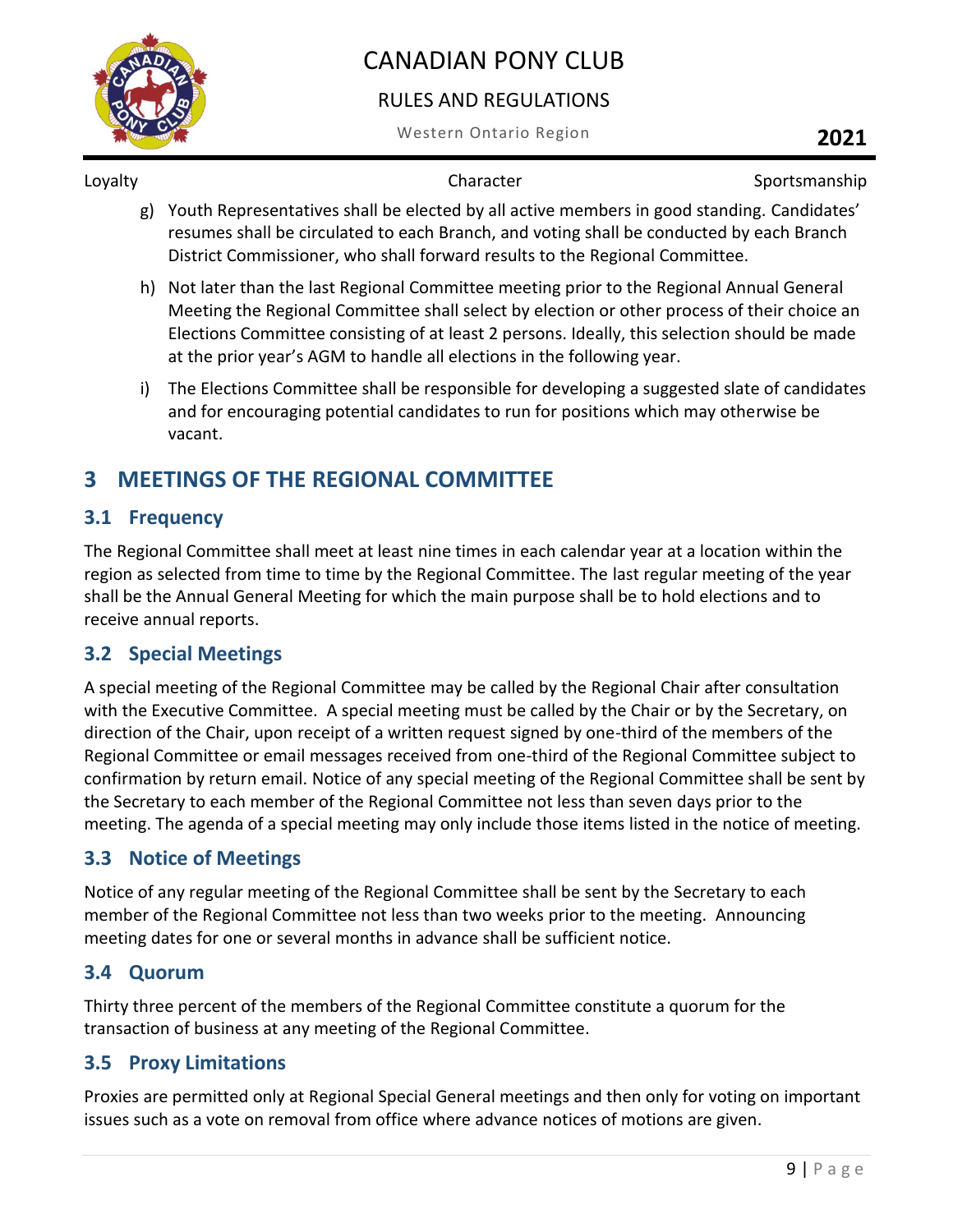

#### RULES AND REGULATIONS

Western Ontario Region **2021**

Loyalty **Character Character** Sportsmanship

#### <span id="page-10-0"></span>**3.6 Meeting Attendance Requirements**

Unless a prior agreement is reached with the members of the Regional Committee, each member of the Regional Committee who is elected as per section 2.4a may by ordinary motion at a Regional Committee meeting be declared to have resigned if they do not attend a minimum of 50 percent of Regional Committee meetings during any period of 4 or more consecutive months.

#### <span id="page-10-1"></span>**3.7 Right to speak on special matters**

Any Active Member or Branch Associate Member from any Branch shall have a right to attend Regional Committee meetings in order to speak on a specific subject by prior arrangement with the Regional Chair. The Chair must allow all reasonable access but must control the number of such arrangements so as to prevent undue interference with the operation of the Region.

#### <span id="page-10-2"></span>**3.8 Right to attend meeting as an observer**

Active Members or Branch Associate members from any Branch may attend Regional Committee meetings as observers provided that the meeting Chair may excuse them if there is not adequate space or if non-public matters such as discussions of disciplinary action for a member are dealt with at the meeting. Such visitors may be allowed to speak at the option of the meeting Chair.

#### <span id="page-10-3"></span>**3.9 Limited right to attend Executive or other committee meetings**

Meetings of the Regional Executive and other Regional Committees are normally restricted to committee members only. Visitors may attend as observers or to speak only at the request of the meeting Chair.

### <span id="page-10-4"></span>**4 TERMS OF OFFICE**

#### <span id="page-10-5"></span>**4.1 Terms set under CPC Bylaws**

Under the Bylaws of the Canadian Pony Club Inc., the terms of office for the Director, the Regional Chair, and all District Commissioners is two years. The terms for all other offices shall be one year.

#### <span id="page-10-6"></span>**4.2 Start and end of terms**

With the exception of the Director, whose term, as per Canadian Pony Club, Inc. bylaws, shall run on the calendar year, all terms of office shall run from one Regional Annual General Meeting to the next, second or third AGM as dictated by the number of years of a "term".

#### <span id="page-10-7"></span>**4.3 Filling Vacancies – Members elected by Committee**

Any vacancy occurring during the term of office for any position which is filled under section 2.4a may be filled at any subsequent Regional Committee meeting by an election with the remaining members of the Regional Committee voting, provided that a notice of the vacancy is sent to all members of the Regional Committee at least 1 week prior to the meeting at which the voting takes place. Candidates are encouraged to provide a summary of their qualifications to the Elections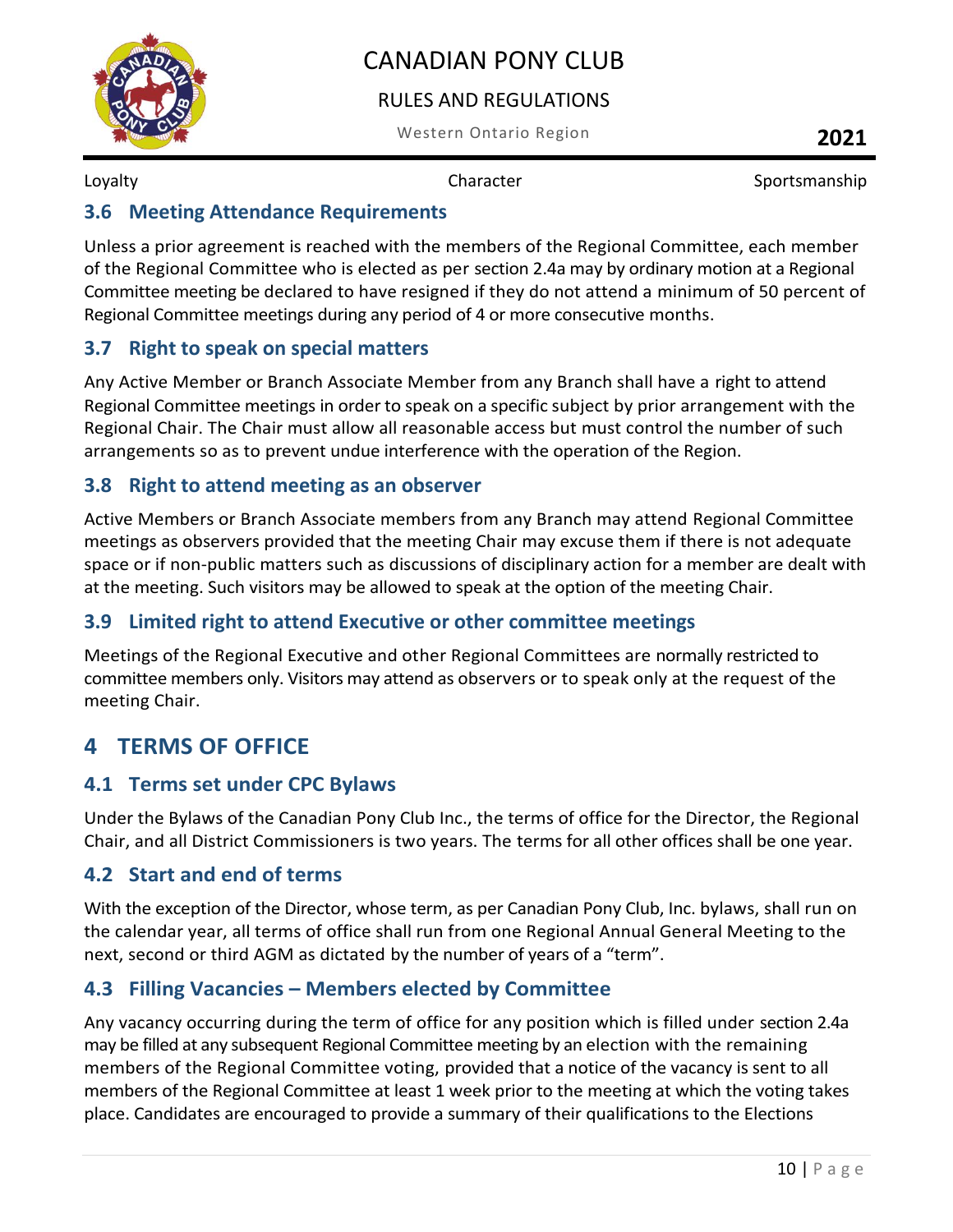

#### RULES AND REGULATIONS

Western Ontario Region **2021**

Loyalty **Character Character** Sportsmanship

Committee or the Regional Chair (if an Elections Committee is not in place) who will distribute them to the Regional Committee prior to the next meeting. Prior to voting, nominations from the floor will be accepted and all candidates will have an opportunity to address the committee.

If only 1 candidate puts their name forward for a position, there will be a yes/no vote to confirm whether or not the candidate is acceptable to the region. Automatic acclamations are not allowed. One vote may be taken to confirm all single candidates at once, however if that vote is negative, separate votes will be needed for each position

If a vacancy occurs on the Regional Executive Committee, it shall be temporarily filled as follows. Vice Chair fills a Chair vacancy. Deputy Director fills a Director vacancy. For other Executive positions or if the Vice Chair or Deputy Director position is also vacant, the Executive Committee shall select one of its remaining members to fill the vacancy or vacancies.

If a vacancy occurs for the position of chair of a regional competitive discipline, testing, or education, the Executive Committee may appoint a temporary replacement. The replacement shall not gain a vote on the Regional Committee but shall not lose any voting privilege they may have from holding another office.

Terms of office for all temporary replacements shall end at the next regional meeting provided that it is at least 2 weeks after the notice of vacancy is sent to the regional committee.

#### <span id="page-11-0"></span>**4.4 Filling Vacancies – Members elected by Other Means**

Any vacancy occurring during the term of office for any position which is filled under section 2.4c or 2.4d may be filled at any time by the persons who elected the original office holder.

#### <span id="page-11-1"></span>**4.5 Term of Office when Filling Vacancies**

When any vacancy is filled during a term of office, the new incumbent shall complete the original term of office with all the powers and privileges of the position. A new election must be held at the end of the original term of office.

## <span id="page-11-2"></span>**5 VOTING AT REGIONAL COMMITTEE MEETINGS**

#### <span id="page-11-3"></span>**5.1 Simple majority**

Except as otherwise noted in these Rules and Regulations, every question shall be decided by a simple majority of the eligible voters who are present at the meeting in person.

#### <span id="page-11-4"></span>**5.2 Voting rights at meetings except for elections**

Each current member of the Regional Committee, excluding the Chair and who is 18 years of age or older, shall be entitled to one vote at Regional Committee meetings even if they hold multiple positions within the organization. The Chair shall have a vote in the event of a tie.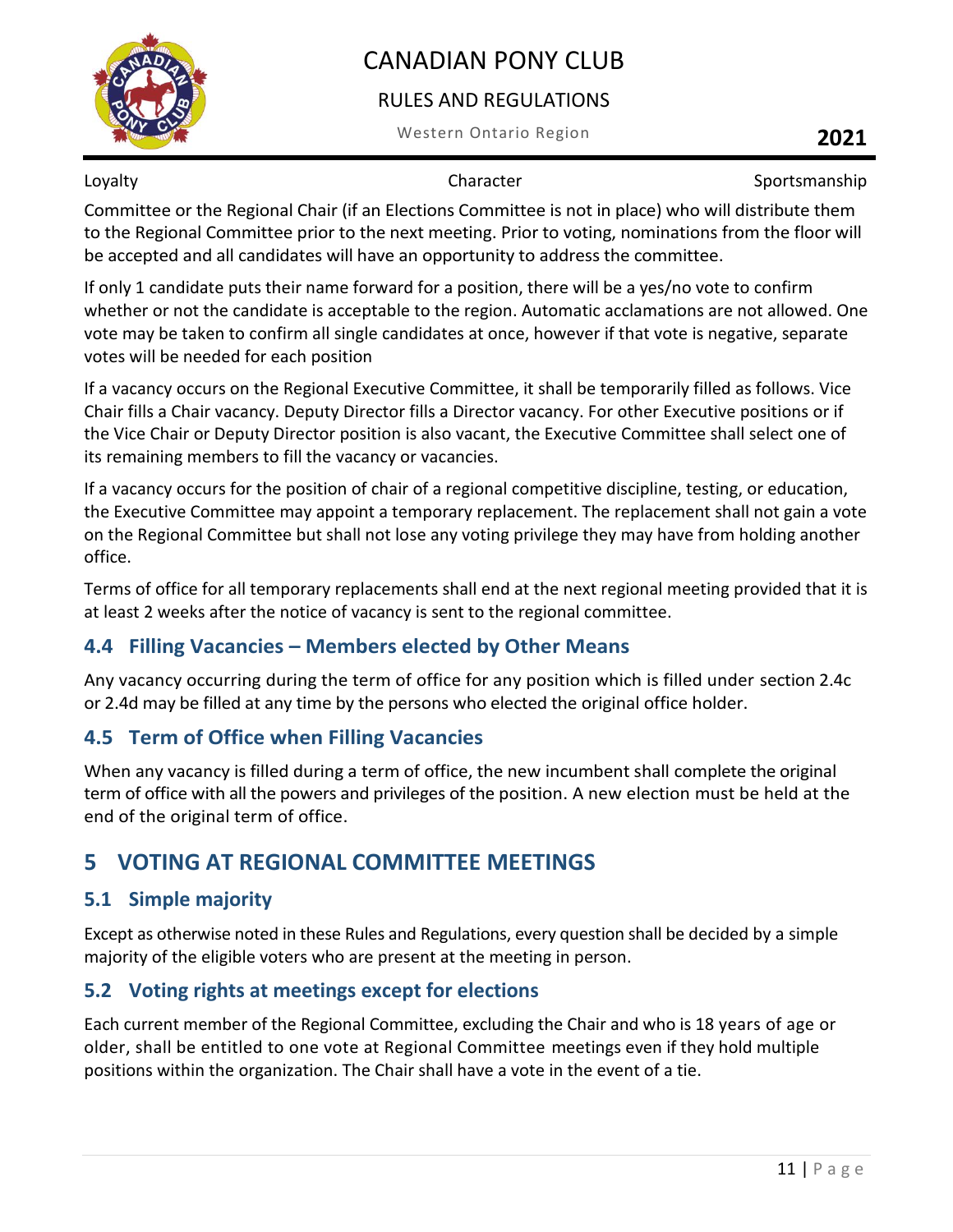

#### RULES AND REGULATIONS

Western Ontario Region **2021**

Loyalty **Character Character** Sportsmanship

#### <span id="page-12-0"></span>**5.3 Voting rights and procedures for elections**

Each current member of the Regional Committee who is 18 years of age or older, including the Chair, shall have one vote at Regional Elections. In the event of a tie the Chair shall not have a tie-breaking vote. The candidate with the lowest number of votes will be dropped and voting shall be repeated until elections are concluded by a majority vote. Voting shall be conducted using a written secret ballot.

### <span id="page-12-1"></span>**6 WESTERN ONTARIO REGION EXECUTIVE COMMITTEE**

#### <span id="page-12-2"></span>**6.1 Composition of committee**

The Western Ontario Region Executive Committee shall be made up of the Regional Chair, Vice Chair, Director, Deputy Director, Secretary, and Treasurer.

#### <span id="page-12-3"></span>**6.2 Powers of Committee**

The Executive Committee shall perform management and administrative functions between meetings of the Regional Committee following the directions of the Regional Committee and Canadian Pony Club Inc. The Executive Committee shall not establish policies or operate outside of the financial constraints determined by the budgets approved by the Regional Committee.

#### <span id="page-12-4"></span>**6.3 Meeting frequency**

The Executive Committee shall meet at the call of the Regional Chair or any 3 members of the Regional Executive Committee at such places or by such telephonic/electronic means as may be determined by the Executive Committee.

#### <span id="page-12-5"></span>**6.4 Voting rights**

Each member of the Executive Committee including the Chair shall be entitled to one vote at meetings of the Executive Committee where they are in attendance in person, by telephone or via internet. Quorum

Fifty percent of the members of the Executive Committee shall constitute a quorum.

#### <span id="page-12-6"></span>**6.5 Meeting Attendance Requirements**

Unless a prior agreement is reached with the members of the Executive Committee, each member of the Executive Committee may by ordinary motion at a Regional Committee meeting be declared to have resigned if they do not attend a minimum of 50 percent of Executive Committee meetings during any period of 4 or more consecutive months.

#### <span id="page-12-7"></span>**6.6 Risk Assessment Requirements**

Act as the Risk Assessment committee and review all regional discipline rule changes submitted by the Regional Discipline Chair before being distributed to the Regional Committee for review and voting.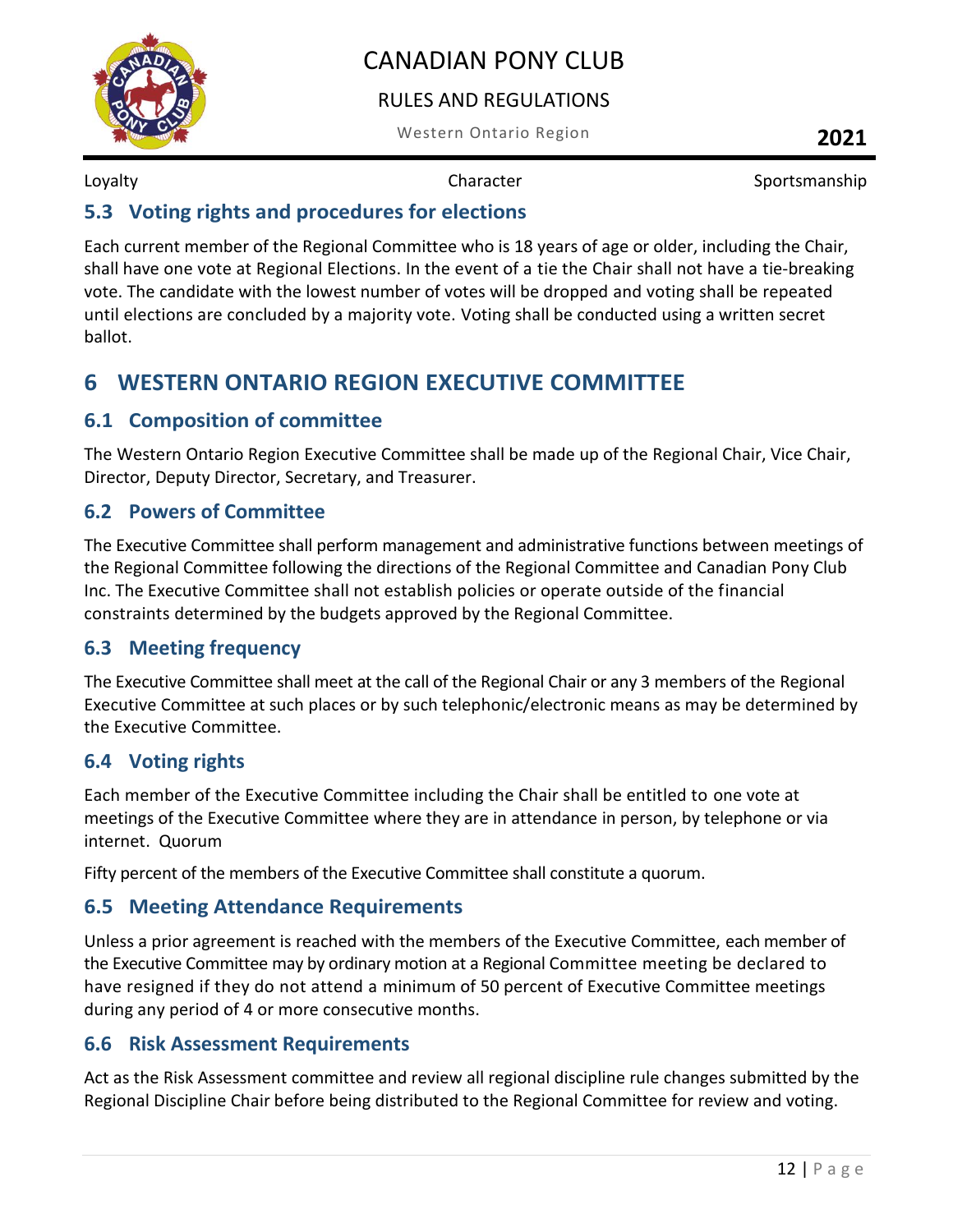

#### RULES AND REGULATIONS

Western Ontario Region **2021**

Loyalty **Character Character** Sportsmanship

#### <span id="page-13-0"></span>**6.7 Sub-Committee for Resolution**

Act as the Sub-Committee that supports both the Discipline Chairs and the Branches to resolve issues of conflict.

#### <span id="page-13-1"></span>**7 FINANCIAL**

#### <span id="page-13-2"></span>**7.1 Fiscal Year**

The fiscal year of the Western Ontario Region shall be from January 1 to December 31.

#### <span id="page-13-3"></span>**7.2 Setting Membership Fees**

Regional Membership fees for the Western Ontario Region shall be established by the Regional Committee prior to September 1 for the following year. Branches may establish and collect additional fees at their own discretion.

#### <span id="page-13-4"></span>**7.3 Collecting Membership Fees**

The Regional Committee shall collect from individuals, via the branches, the appropriate National and Regional fees due and payable in each year and shall remit all National fees to the CPC Treasurer. All National, Regional, and Branch annual fees must be paid before a person may be registered as a member of the Canadian Pony Club.

#### <span id="page-13-5"></span>**7.4 Banking**

- a) Banking resolutions, as appropriate, shall be passed by the Regional Committee, provided that the Western Ontario Region may not borrow or raise money by loan at any time
- b) Any cheques or other types of payments which are for an amount of \$500 or more shall require 2 authorized signatures. Payments of under \$500 shall require only one authorized signature. For e-transfers or cash payments, the second approval may be via email sent to the person making the transfer.
- c) All payments require a source document such as an invoice, letter, or email describing the reason for the expenditure.
- d) No two members of the same family will have signing authority. Family will include but not be limited to spouse, parents, sisters, brothers, children, grandchildren, nephews, nieces.
- e) All financial records must be maintained in a commercially available accounting and reporting program which is approved by the Regional Committee.

#### <span id="page-13-6"></span>**7.5 Remuneration for members of all committees**

No member of the Regional Committee, the Regional Executive Committee, or a Branch Executive Committee shall receive remuneration for services. Reimbursement for reasonable out of pocket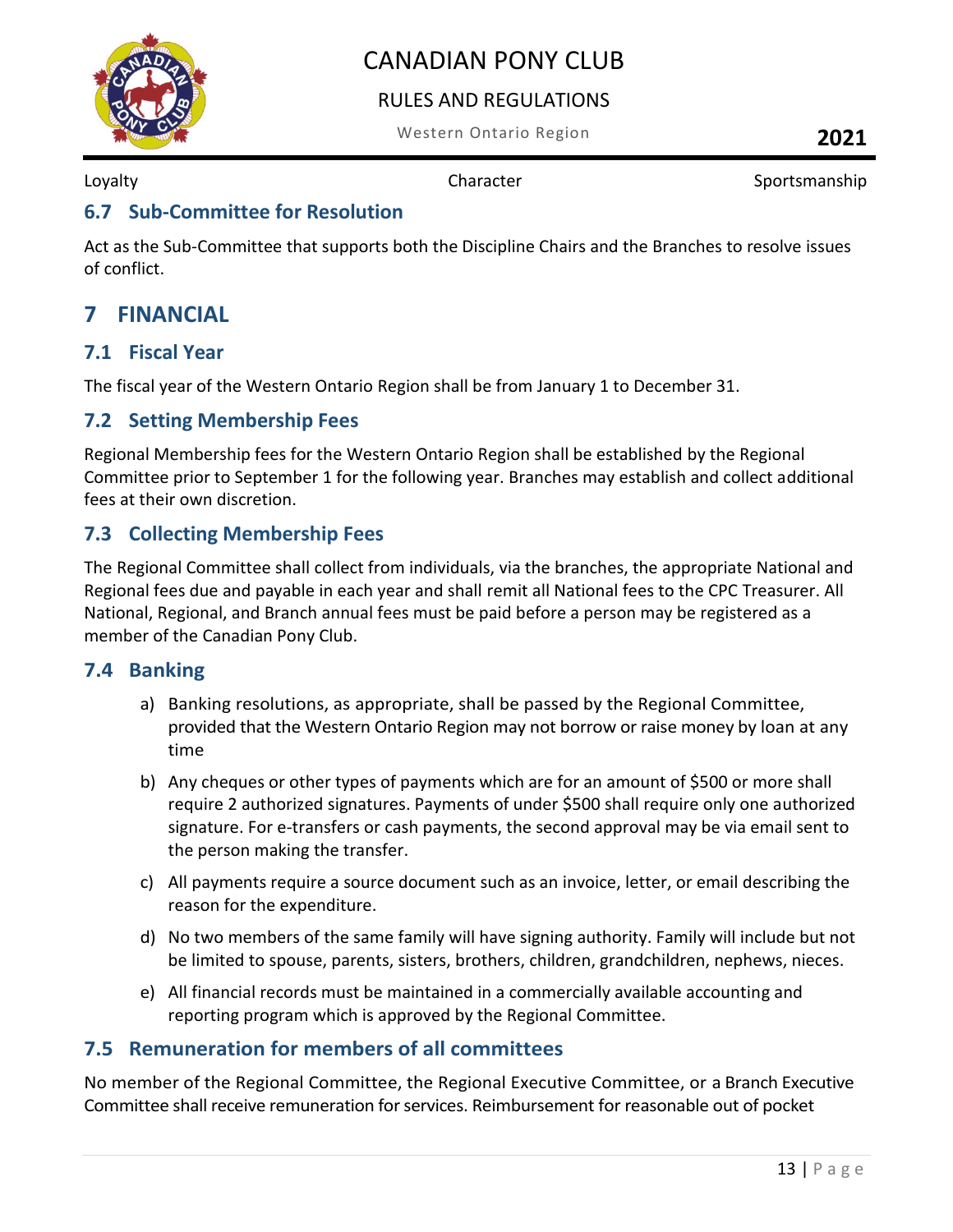

#### RULES AND REGULATIONS

Western Ontario Region **2021**

Loyalty **Character Character** Sportsmanship

expenses incurred in the performance of duties or functions may be allowed, upon presentation of receipts, at the discretion of the Committee involved.

#### <span id="page-14-0"></span>**7.6 Review of accounts**

The financial accounts of Western Ontario Region shall be reviewed annually. A statement for review shall be presented within three months of the fiscal yearend. Arrangements for such financial review shall be set at the Annual General meeting.

#### <span id="page-14-1"></span>**7.7 No separate accounts for activities**

<span id="page-14-2"></span>Separate accounts for particular activities or events are not permitted.

#### **8 BRANCHES**

#### <span id="page-14-3"></span>**8.1 Branch Fiscal Years**

Branch fiscal years shall be January 1 to December 31.

#### <span id="page-14-4"></span>**8.2 Annual Branch Reports**

Annual Branch Reports and the Annual Branch Financial Reports are to be filed to the Region within sixty days of December 31 of each year.

#### <span id="page-14-5"></span>**8.3 Inactive or Disbanded Branches**

If a branch becomes "Inactive" or is "Disbanding" the following applies:

- a) The Regional Committee has the right to declare a branch "Inactive" by virtue of having no members in a given year. A Branch has the right to request that it be declared inactive in anticipation that it will start up again. An inventory of assets and funds shall be delivered to the Western Ontario Region within ninety days and will be held on record by the Treasurer. Inactive Branches will be reviewed annually by the Region.
- b) The Regional Committee has the right to declare an Inactive Branch "Disbanded" if it has been inactive for 2 years. It shall be the duty of the last District Commissioner to compile or arrange for assets to be delivered to Western Ontario Region within six months. Branches have the right to request disbanded status from the Region. Branches wishing to do so must forward all Branch assets to the Region.
- c) All assets of a Disbanded Branch become the property of the Region and must be forwarded to the Regional Treasurer within six months.

#### <span id="page-14-6"></span>**8.4 Formation of new Branches**

The Western Ontario Region shall encourage the formation of Branches with a minimum of five Active members. The Canadian Pony Club Inc. shall have final approval of the Branch name.